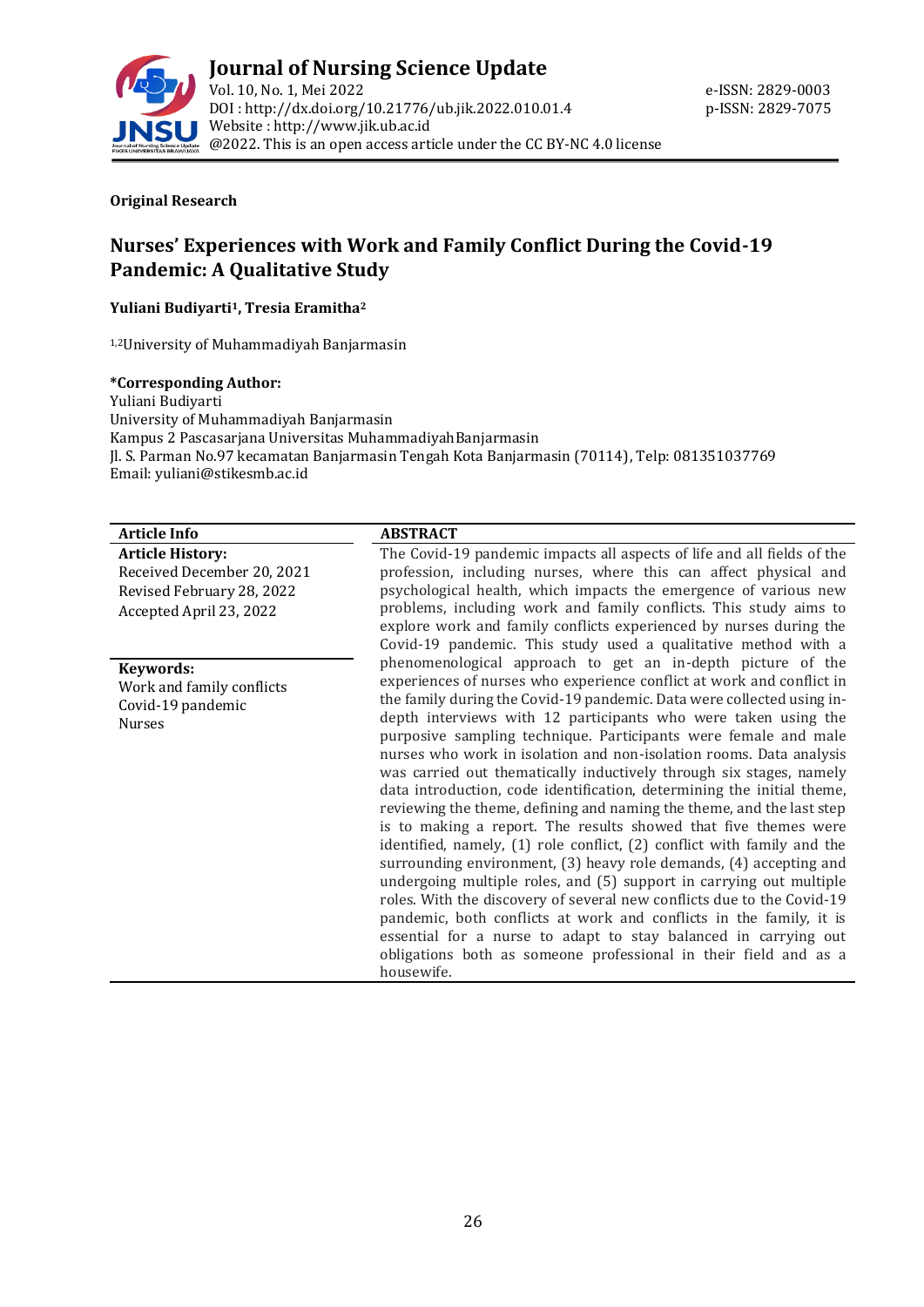

#### **Introduction**

The Covid-19 pandemic has an impact on all aspects of life and all fields of the profession, in this case, nursing is one of the professions where human resources, namely nurses, work hard to provide nursing care services to patients directly so that there is a high risk of exposure to virus transmission and is likely to transmit the virus to family members. Currently, the nurse's work system uses the shift method, where this method can largely affect the pattern of life and the implementation of the roles it has so that it can trigger various kinds of conflicts such as conflicts in family life and in work. Asiedu *et al*. (2018) describes the methods and long working hours of nurses can cause conflicts that occur in the family, so it is very necessary to regulate the hours and work methods of nurses. In addition, Wohrmann (2020) adds that someone who works using the shift method and often works on weekends can be at high risk of experiencing conflict both in the family and at work.

When viewed from the behavioral aspect, conflict is an interactive form that occurs at the intrapersonal, interpersonal, intergroup, or organizational levels. Conflicts that occur, especially at the intrapersonal and interpersonal levels, are closely related to increased pressure on various role demands, which can cause adverse effects and, if not managed properly, can affect family life and carrying out their work. Jamaluddin (2019) found that work and family conflicts can trigger a decrease in the performance of a nurse. In line with Jamaluddin (2019), research by Yanti & Yudhaningsih (2021) also states that work and family conflicts impact nurse performance. This is further reinforced by Siswadi *et al*. (2021) that nurses who have work and family conflicts experience decreased performance. Based on the description above, it can be seen that one of the impacts of the conflict experienced can affect the quality of the services provided by a nurse.

Work and family conflicts can be experienced by both male and female nurses, who are also at risk of causing physical and psychological health problems. This situation is exacerbated by the increasing number of Covid-19 patients, which causes nurses to experience physical exhaustion, fear of contracting and transmitting viruses, anxiety, insomnia, and decreased endurance (Zurlo, 2019). Insan (2019) also stated that conflicts that occur can cause nurses to experience physical and psychological pressure. Lai *et al*. (2020) explained that where most nurses were afraid of contracting the virus and worried about transmitting the virus to family members, so this can increase the burden on a nurse and can interfere with the performance, physical and psychological health of nurses.

When a person experiences various kinds of conflict, an effort is needed to manage the conflict. One of them is by carrying out conflict management, where this action can be done by developing strategies carried out by the parties experiencing the conflict to get the desired resolution. This way of handling conflict in conflict management is usually done constructively and brings the conflicting parties into a cooperative process and can design a practical cooperative system to manage differences constructively, which in turn can limit the negative aspects and even increase the positive aspects of the conflict.

This is evidenced by the results of Chen *et al*. (2021) research involving nurses in China; it was found that most nurses during the pandemic experienced various kinds of conflicts, including work and family conflicts, so nursing manager support was needed in managing these conflicts.

In line with the nursing theory proposed by Roy with the assumption that humans are complex biopsychosocial creatures and always interact with the environment in the face of various stimuli, both internal and external, that can cause conflict. Nurses are no exception; during the current pandemic, there are additional roles that must be completed at the same time so that it is not uncommon to cause conflicts between roles. In order to overcome this conflict, a coping mechanism is needed so that an adaptive response is produced in carrying out its roles and functions optimally and can provide professional nursing care (Alligood, 2014).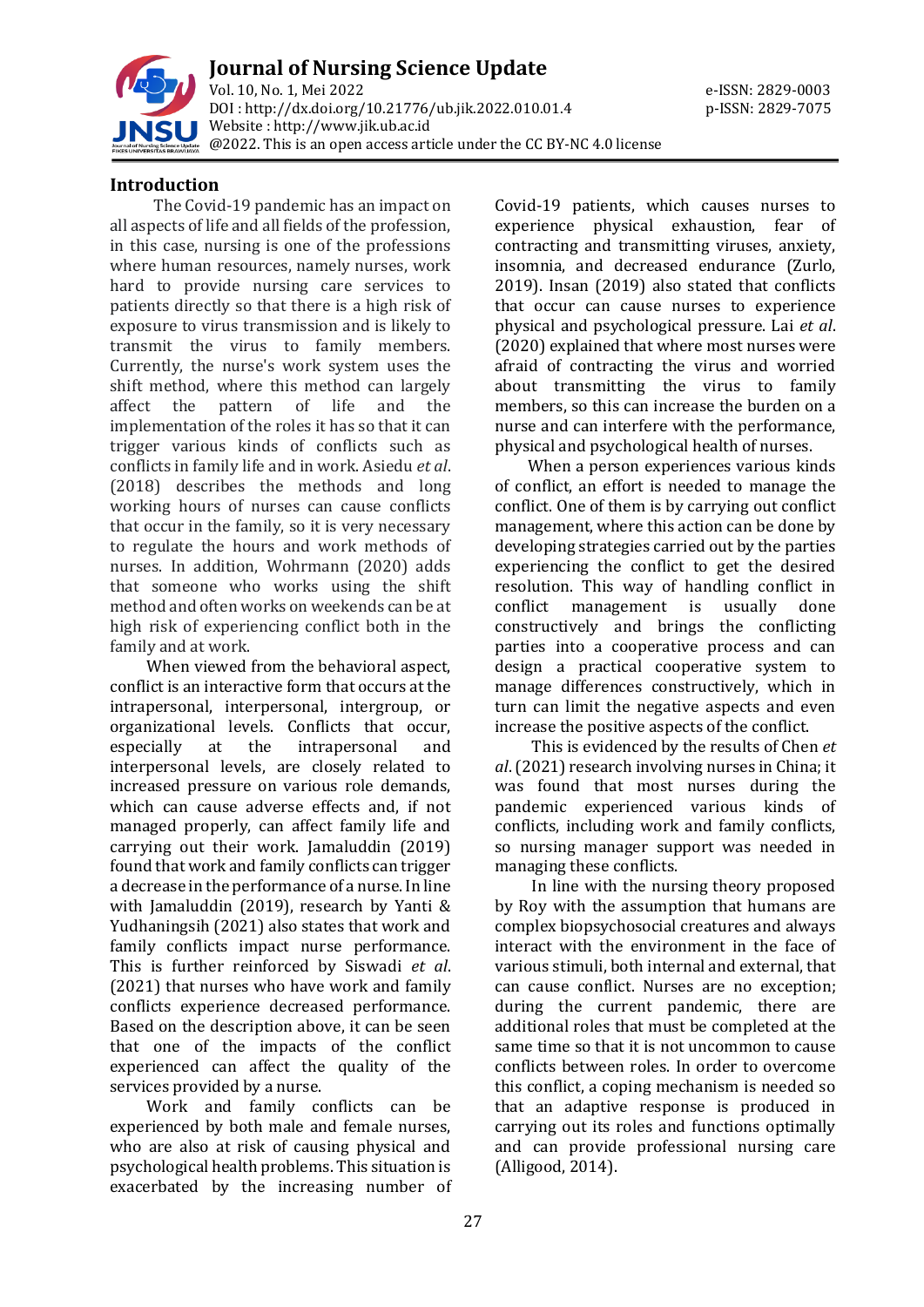

A preliminary study was conducted on four nurses and found that all nurses said that the types of conflicts that occurred before the pandemic were less experienced: intrapersonal conflict and interpersonal conflict caused by the inability to manage the time between the demands of work and their role in the family. They stated the method used to resolve the conflict by regulating the time division between work and taking care of the family. However, this later impacted new problems, which as disharmony in relationships among friends at work. Participants also said that in dealing with conflicts, they received support from the workplace, but that support had to be adjusted again to the situation and conditions that occurred in the workplace.

At the time of the pandemic, the conflicts experienced increased, namely interpersonal conflicts, intrapersonal conflicts, and intragroup conflicts caused by concerns about transmitting the virus to family members, relationships with family members became less harmonious, and the inability to manage the time between work demands and their role in the family and the emergence of The new problem is disharmony between friends at work. Participants also said that in dealing with conflicts, they received support from the workplace, but that support had to be adjusted again to the situation and conditions that occurred in the workplace. And the method used to resolve the conflict is by trying to manage oneself and think positively about the situations and conditions at hand, as well as managing the time between work and taking care of the family, but with the increasing workload during the pandemic, conflicts cannot be resolved optimally. Most of the participants said that they did not get support from their families in dealing with conflicts and that the support from the workplace was not optimal. The purpose of this study is to explore work and family conflicts experienced by nurses during the Covid-19 pandemic.

#### **Method**

This research design used a qualitative research method with a descriptive phenomenological approach that emphasizes the nurses' experiences of work and family conflicts experienced during the Covid-19

pandemic to obtain an in-depth picture and understanding of nurses' experiences during the Covid-19 pandemic. These experiences can be different and unique following the things experienced by participants, which are described in the form of themes.

The participants used in this study were nurses on duty at the hospital in September 2021, with 12 people, using purposive sampling method, with the inclusion criteria of nurses who served in the hospital where the research was conducted, willing to participate in study, and have experience in treating patients with confirmed Covid-19. The following are the specifications of all participants: P1, P5, P6, P7, P9, P10, P12 are female, married, age range 27-40 years, have school-age children, education level S1 and DIII Nursing, work in the Covid isolation room -19 and non-isolated, have a husband who also works. P2, P3, P8 are female, unmarried, age range 27-34 years old, education level S1 in nursing, work in the isolation room, live with parents. P4, P11, male, unmarried, age range 27-37 years, education level S1 and DIII nursing, work in Covid-19 and non-isolation isolation rooms, lives with parents.

The research ethics committee of the Faculty of Nursing and Health Sciences, University of Muhammadiyah Banjarmasin has given ethical approval prior to the start of the research. The ethical approval for this study was approval letter No. 195.UMB/KE/VIII/2021. In addition, the researchers also obtained informed consent from all participants before starting data collection. Researchers maintain privacy, protect anonymity, maintain confidentiality and assure participants that all data collected will be kept confidential and their anonymity will be guaranteed. Data collection was carried out directly by the researcher by conducting indepth interviews with participants using tools in the form of interview guides, field notes and tape recordings while still implementing health protocols. The questions given are in the form of open-ended questions. The things that were raised by the participants were listened to carefully to get maximum information by exploring the experiences, perceptions and thoughts of the participants. The duration of time for data collection for each participant is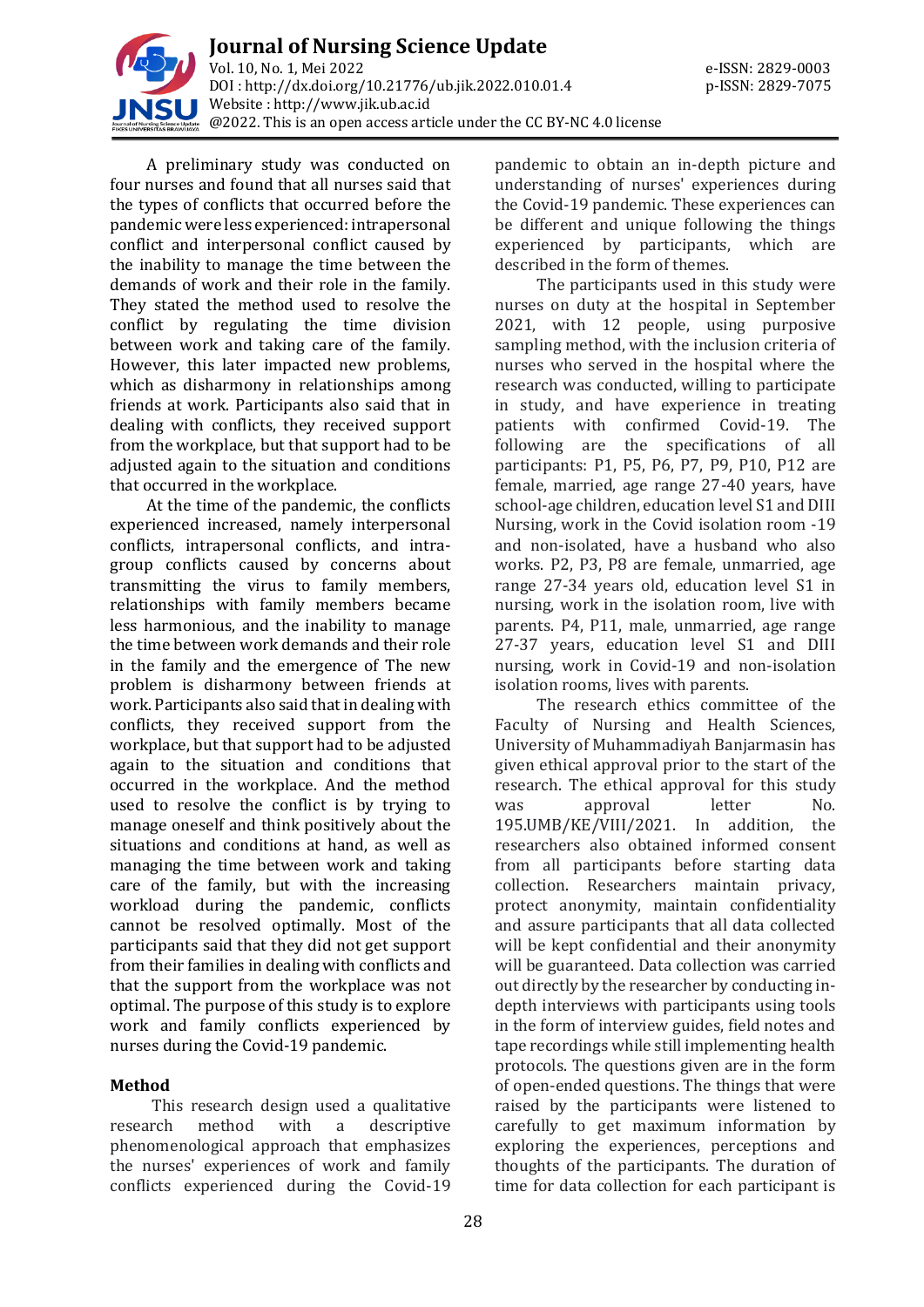

between 45 minutes to 100 minutes. Data analysis in this study used the Colaizzi method, where the data obtained were analyzed inductively (inductive thematic analysis) which was used to identify and analyze the themes generated in this study systematically.

#### **Results and Discussion**

This study resulted in five themes, namely role conflict, family conflict and the surrounding environment, heavy role demands, accepting and undergoing multiple roles, and support in carrying out multiple roles.

## **Role conflict**

Role conflict is a conflict that occurs because there is a clash when someone is carrying out certain roles at the same time. This depends on how the person is able to control the conflict that occurs. If the conflict cannot be controlled, it will result in negative things that can cause pressure on a person so that there is an inability to carry out the role. But if the conflict can be controlled properly then the conflict can also cause positive things that trigger a person to be more productive so as to improve the function of the implementation of the role they have.

In this study, there were 2 types of conflict, namely intrapersonal conflict and interpersonal conflict. These two types of conflict can happen to anyone, including nurses. Intrapersonal conflict can occur in someone who experiences a situation where he has to make a choice between two or more alternatives. Agustian (2015) in his research found that many nurses experience intrapersonal conflicts because they are faced with the choice of completing work and caring for families at the same time. The results of this study are in line with the description above that many nurses experience intrapersonal conflicts such as worries that are felt within themselves because they are not optimal in carrying out their daily roles. One of the causes is the Covid-19 pandemic where nurses have additional roles both at work and in the family. As stated by the participant's expressions:

*P5"...stress dividing time with children's school and we work continuously..." similarly stated by other participants. "*

*P7"..I am worried and sad that it is not optimal to be a mother..."*

In addition to intrapersonal conflict, nurses are also at risk of experiencing interpersonal conflict. Interpersonal conflict occurs between two or more people, where the two people have different values, goals and beliefs. This conflict often occurs because a person is constantly interacting with other people so that there are differences. The results of this study also prove that male and female nurses experience interpersonal conflicts such as not optimally carrying out their roles as housewives, wives and caring for parents during the Covid-19 pandemic. Participant's expressions about this included:

P1*"...my husband doesn't support me either... always gets angry, husband says later what will happen to the children, how is this...how is it..." Another participant said* 

*P6"...children often protest because during the pandemic they are rarely accompanied studying… so my mind burden…".*

Komalasari (2020) explained that nurses who work during the pandemic experience a lot of role conflicts. The role conflict in question is in addition to acting as a nurse who works with an increased workload and, higher responsibilities, longer service time due to the increasing number of patients being treated but not proportional to the number of available nurses. In addition to their role as a nurse, participants also have an important role in the family where this role must also be carried out with more responsibility and not less time.

Weken *et al*. (2020) stated that where role conflicts are mostly caused by other responsibilities, it must be resolved at one time. The current role is an additional role obtained during the Covid-19 pandemic, such as accompanying and helping children during the online learning process. In addition, research in Norway by Aperribai *et al*. (2020) also stated the same thing, namely that many working participants experienced role conflict because they had to carry out one role simultaneously with several other roles.

#### **Family and environmental conflicts**

Conflict can occur anywhere and to anyone, including in the family and the surrounding environment. Especially during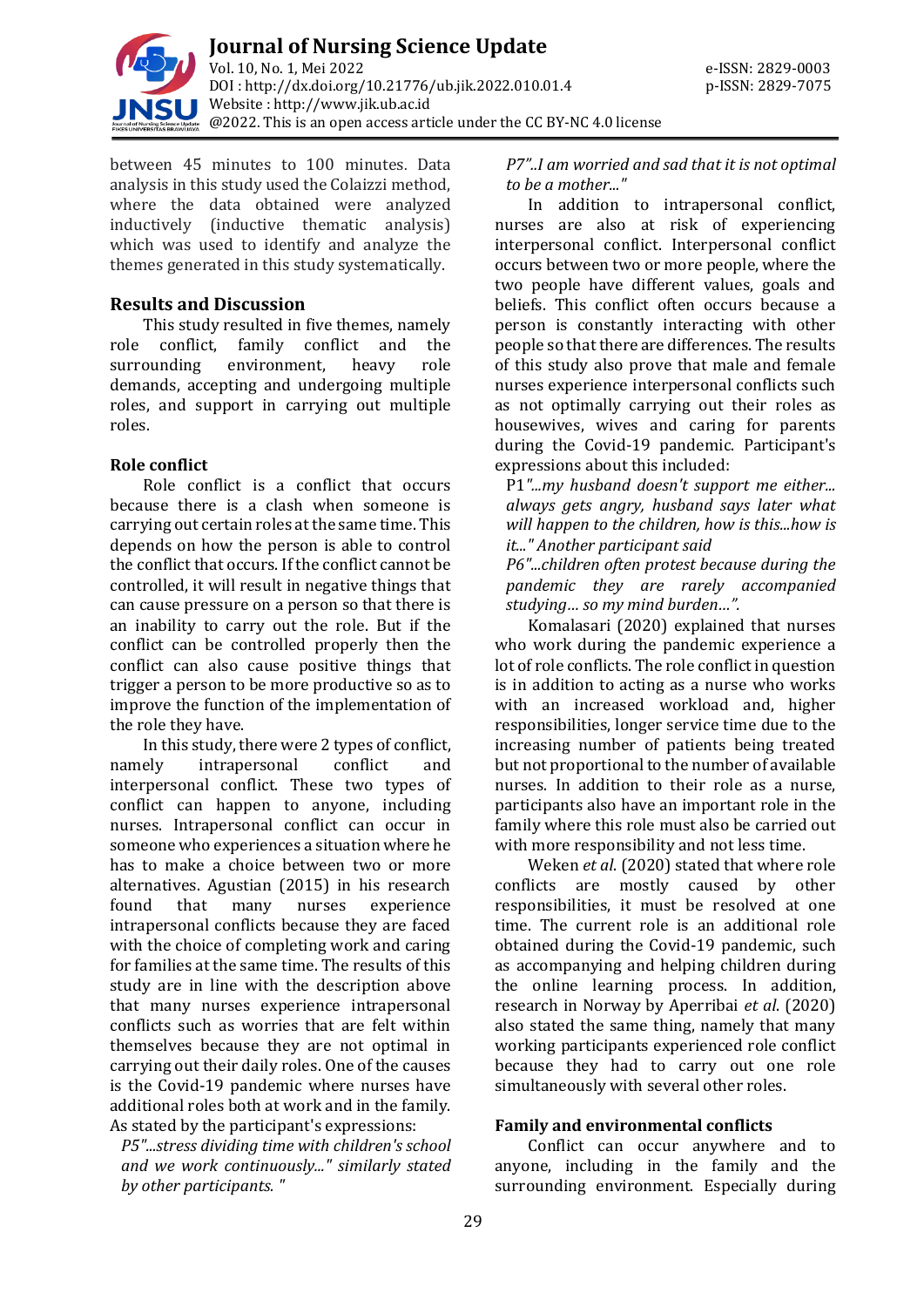

the Covid-19 pandemic, there are many things that can cause conflict, such as longer working hours so that there is less time to be together and take care of the family, the risk of working in a hospital during the Covid-19 pandemic can cause conflict in the family, and is considered to have the potential to transmit the virus to other family members and the closest people and the surrounding environment. This is similar to what was said by the participant:

P9*"…husband protested because he had little time at home with his family.."*

*P8"…mother was asked to move to the office…" P11"…do you think you brought the virus into the house…"* 

*P12"…when you see me from afar, the neighbor immediately covers his nose and mouth with his hand, even though I came wearing a mask, neighbors always seem to be avoiding each other when they pass …"*

The nursing profession is one of the professions that is prone to conflict, where the resources owned by profession, one of which is nurses, often have difficulty carrying out the roles they have both in their roles in the family and at work. The conflict experienced by nurses in their families is one of the forms of inter role conflict or an imbalance of roles at work with roles in the family. This usually occurs when a person tries to fulfill the above roles simultaneously but cannot complete them. Nursing jobs are stressful and challenging jobs that can cause difficulties in balancing work and family life roles. Nurses who experience conflict between work and family can experience high pressure so that they are at risk of decreased performance and often feel overpowered by work which results in the inability to fulfill responsibilities in their family.

Conflicts in the family can also occur because of problems with husbands, parents, and close family. Conflicts in the family can also occur because of problems with husbands, parents, and close family. This is in line with what was stated by participant:

P4*"…accused of carrying the virus by his family…"* 

*P6"…fighting with his father because he didn't have enough time to take care of the children…". Another participant also expressed the same thing, namely.* 

*P9"…often bickering with my husband, confused about taking care of the household, children's school, all kinds of things…"…tired, tired of arguing with her husband, …taking care of children while working, not to mention taking care of others…"*

Ekici *et al*. (2017) described that nurses who work with a shift system have high conflicts with their husbands and parents where long official shifts cause a lack of time to carry out roles in the family, coupled with a lack of support at work in terms of setting office hours. Thus causing a high workload resulting in nurses having difficulty balancing roles in work with roles and responsibilities towards the family, resulting in a decrease in performance and quality of services provided.

The same thing was also expressed by Cahyadi *et al*. (2021) that conflicts that occur at work and family have a negative impact on nurses who have multiple roles, so their performance is not optimal. The same thing was expressed by Pohan (2021), who stated that conflicts with husbands and parents caused conflicts at work. In this study, the same results were obtained, namely that participants experienced conflicts with their husbands and close family that occurred due to a lack of time to care for their families and were accused of transmitting the virus to family members, while conflicts with the surrounding environment, namely people around their living environment, seemed to avoid and limit interactions with participants. This is what causes conflict in the family and the surrounding environment, which results in participants being less concentrated in carrying out their roles at work. Male and female nurses who work are required to carry out their work to the maximum; this can cause conflict with the family. In this position, the nurse must be able to carry out responsibilities as well as possible so that it will reduce the occurrence of conflict in the family. Problems in the family often lead to conflict, which is actually a conflict that does not stand alone, but there is a relationship that cannot be separated from other problems.

#### **Heavy role demands**

Every job will cause workers to encounter certain situations that expose them to the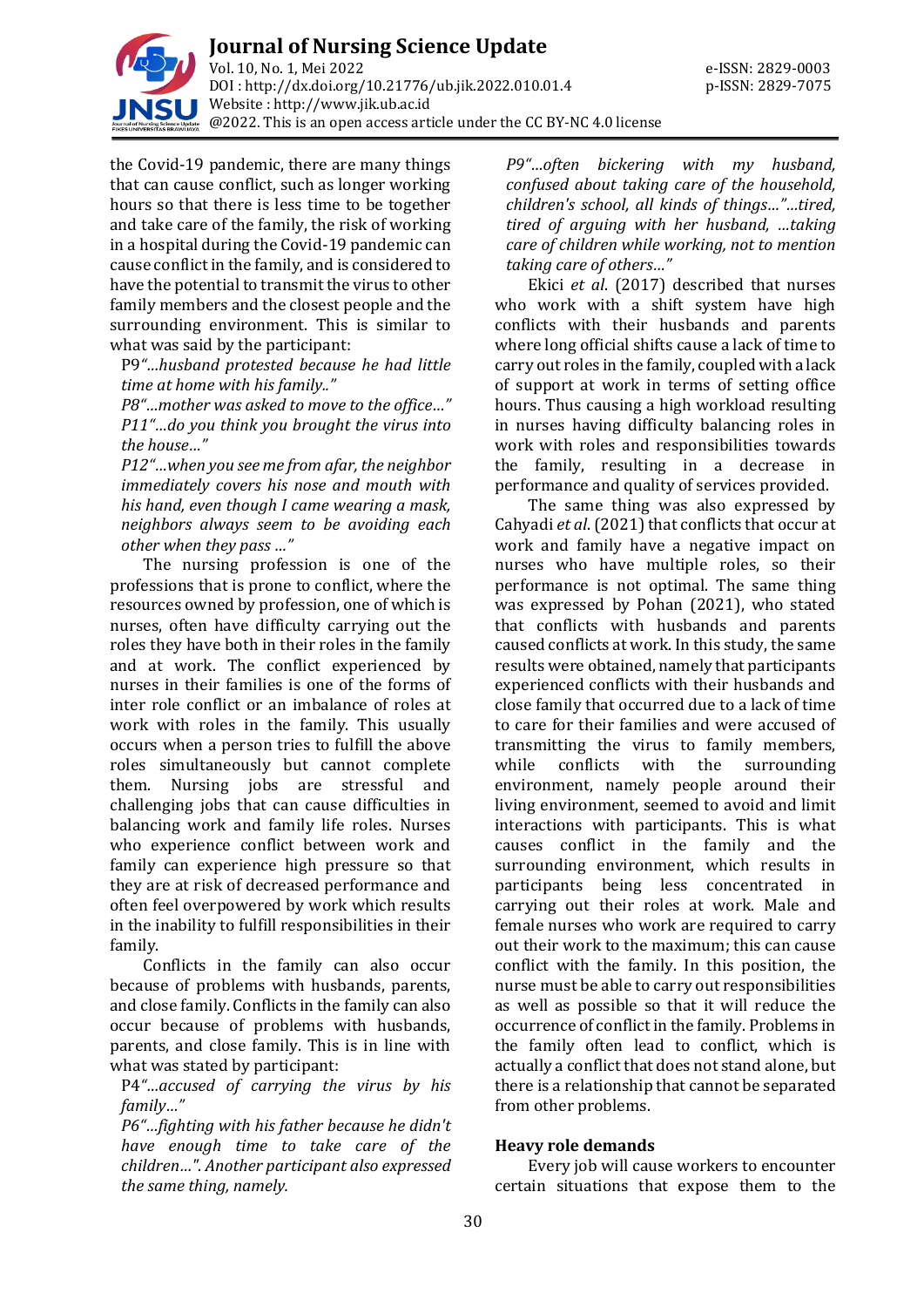

demands of the role so that it makes a person experience pressure in his work. Job demands are a perceptual process that is individual. In general, a person will experience job demands due to pressure from individuals, groups, and managers. This work pressure will have an impact on the behavior, cognitive and physiological workers. The work pressure felt by individuals can come from role conflict, role overload, and big responsibilities that are imposed.

Agustina (2018) report that many nurses complain of impaired concentration at work due to having multiple roles, causing complaints such as fatigue and divided thoughts between family and work matters. Nurses often come late because they have to take care of their children and husband first. Nurses often get reprimands from the leadership because family matters disrupt their work. This illustrates that nurses experience heavy role demands in work and family life at the same time. In the work environment, a nurse is required to be able to work well. Meanwhile, in the family environment, they are also required to be able to carry out their roles. Because of the dual role demands, nurses can experience heavy role demands. In this study, in addition to a high workload, multiple roles can also lead to heavy role demands. If someone has two or more roles that are carried out at one time, that person can be categorized as an individual who has multiple roles. Everyone can have a dual role without the exception of nurses, and with the many roles and responsibilities carried out by nurses, if they are not balanced properly, it can affect the work they do. This is evidenced by the participant's expression:

*P2"...stressed because they have to be faced with working procedures using complete personal protective equipment in layers..."*  another participant said

*P9"...higher workload fatigue...".*

Wardani (2019) show that many participants find it difficult during this COVID-19 pandemic with the additional role of being a companion for children who are studying at home. There is difficulty in dividing the time because the children's study hours are the same as the participants' working hours. All roles must be completed correctly and in a

balanced manner; otherwise, it will cause pressure within yourself which can also affect other roles. The same thing was also found in this study, which was revealed by the participants

P1*"…already tired with the condition that divides the mind between family and work…"* Another participant also revealed

*P3"…the more work comes home, the later it becomes difficult to divide the time between work and taking care of parents..."*

The results of Wardani's research (2019) are a new challenge for nurses who must be managed properly. Because, in reality, there are many nurses who have difficulty carrying out all their roles during this pandemic**.**

#### **Accept and carry out multiple roles**

When someone experiences a problem physiologically, that person will try to find solutions, where the way of solving the problem can be positive or negative. A person will go through a process in solving the problem; the process includes the first, namely the person will try to understand the problem he is facing, then proceed with the second stage, namely making a plan to solve the problem, and the last stage the person will undergo the right choice of solving the problem at hand.

Octaviani (2019), reports that participants who experience problems will go through the process of solving the problem so that they can accept and undergo the chosen problemsolving method. In line with the findings above, this study also obtained the same results; namely, all participants who experienced work and family conflicts during the Covid-19 pandemic went through several processes to solve the problem; these processes included participants thinking about and understanding the problems they are currently experiencing such as self-reflect, calm down, think about and understand the problems experienced. As expressed by the participants:

P1*"…self-reflection to relax the mind...",* 

*P2"…calm yourself must be calm to face problems, be professional at work…"*

Furthermore, participants will look for options for problem-solving where the method used describes positive ways such as communicating with family, praying, time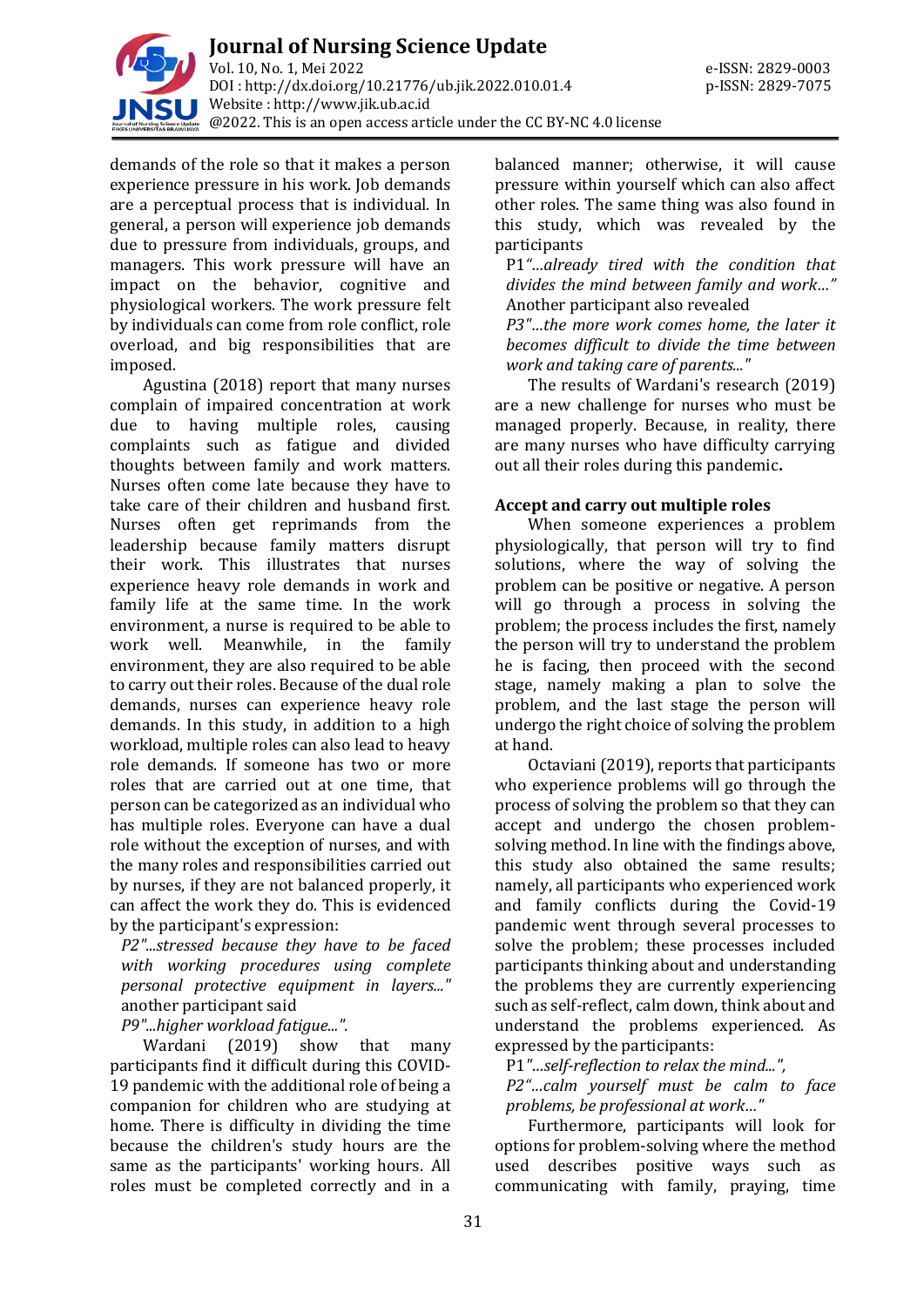

management and doing activities that are useful for refreshing the mind. In addition to the positive method, there were some participants who used negative methods, such as spending time in a way that was not recommended during the Covid-19 pandemic, cutting off interactions with other people, and being very introverted due to excessive anxiety, which resulted in not being able to carry out other role functions optimally. The next process is that all participants carry out a choice of problem-solving methods to accept and carry out their roles in everyday life. The participants also expressed this in this study:

P10*"…if I have a holiday outside the city, I visit the family's place, so if I gather, I take my mask off to eat..."*

*P11"...quarantine myself. I am very worried that my parents will catch Covid."*

Acceptance of the role of self can be achieved if the aspects contained in a person are in a condition or state of balance with the actual situation and the desired state. A person will feel freedom from anxiety, guilt, fear, and withdrawal from social interactions during the Covid-19 pandemic. The above description is reinforced by Monty *et al*. (2003), which also state that individuals who successfully go through the stages of the problem-solving process will be able to undergo multiple roles that must be fulfilled in everyday life.

In line with the description, Roy revealed that humans are an adaptive system that can carry out certain roles and can explore the beliefs and values of individuals. Roy also argues that a nurse has the ability of humanism, which is the ability to maintain and adapt to the stressors faced in order to maintain health so that they can carry out their own roles.

The main concern of this concept is that nurses as humans are an adaptive system consisting of a unified whole, and in the face of conflicts that can interfere with their role, nurses will try to find ways to solve problems by passing mechanisms to achieve an adaptive state. The process includes input, control, and output. Inputs are all stimuli in the form of pressure and other things as well as direct or indirect factors of belief and understanding of nurses, where the choice of ways to solve problems can be positive or negative towards nurses, which causes an immediate response.

Furthermore, there is a control process where a coping setting against the stimulus (pressure) being faced.

The end result of this process is an output that is described by an adaptive response from the individual in the form of an adaptive or ineffective response. So it can be concluded that if the participant can respond adaptively in solving the problem, then the existing stimulus (pressure) can be handled properly so that multiple roles can be carried out without any problems, but on the contrary, if the participant's response is ineffective then the multi-role that will be implemented cannot be carried out optimally.

During the current pandemic, where nurses are one of the health workers who play an important role in handling patients who are confirmed positive for Covid-19, this requires nurses to be able to adapt to the situation. Selfadaptation in dealing with each role can often cause a nurse to experience physical and psychological pressure.

In this study, there were several stimuli that caused conflict between roles, including focal stimuli, namely stimuli that directly occurred to nurses, which caused an immediate response to the stimulus, thus affecting the range of health and illness. In this case, the focal stimulus is that there are intrapersonal conflicts and interpersonal conflicts that cause participants to experience a lot of pressure in family life and in carrying out work as a nurse, resulting in not being optimal in carrying out inter-role functions properly. In addition, there are also other stimuli that cause conflict, namely contextual stimuli, where this stimulus is another stimulus that can exacerbate the conflict experienced, both internal and external so that it can influence participants in carrying out multiple roles. This contextual stimulus includes the absence of support from family, institutions, society, and government.

The inter-role conflict experienced by the participants in this study was exacerbated by the presence of residual stimuli in the form of participants' beliefs and understandings that could lead to focal stimuli, such as the belief that gathering with extended family would not have a negative impact on health, but this was not done with a positive process. In a pandemic situation, where at that time, the number of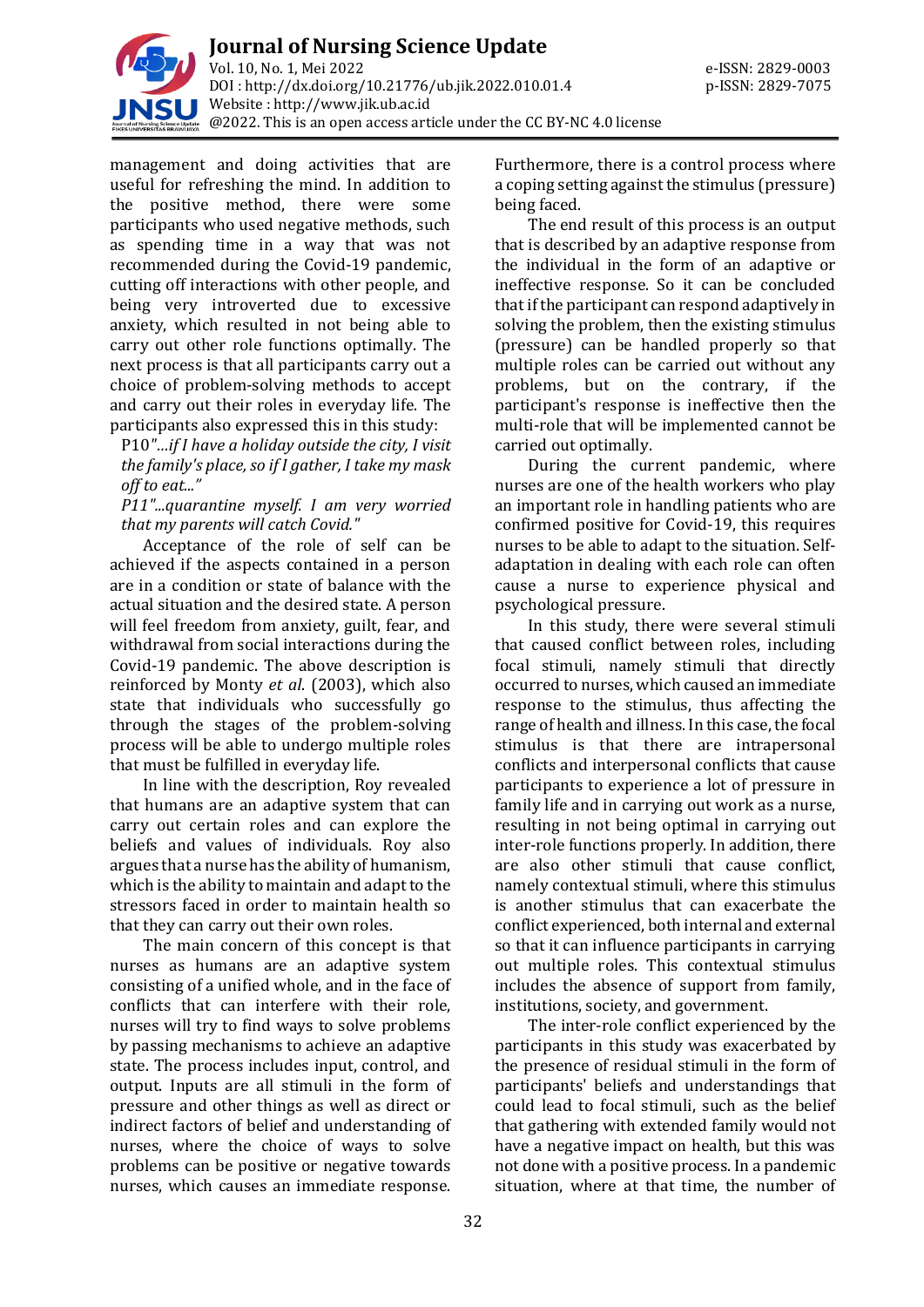

cases of Covid-19 was increasing, it exacerbated intrapersonal conflicts and interpersonal conflicts. In addition, some participants believed that by staying silent for a while, they could reduce the conflicts they faced with their husbands and extended families, even though when conflicts occur, good communication is needed and must provide understanding to their husbands and extended families that there are other roles that must be carried out in conjunction with the role of the husband and family.

In order to reduce the three stimuli that cause conflict between roles in participants in this study, a coping mechanism is needed in order to adapt to the stimulus faced. The mechanism that occurs between the regulator and cognate mechanisms. Regulatory mechanisms that occur are in the form of physiological responses that occur to body responses related to the nervous system and endocrine organs as well as the upper and lower motor nervous systems such as when experiencing conflict, some participants share stories with colleagues and family, trying to keep doing the best possible activities. , increase the intake of nutrients, food supplements, fluids, and electrolytes to increase the body's immunity. In addition, there are also other mechanisms, namely the cognate mechanism in the form of a cognate subsystem mechanism originating from internal and external stimuli where this mechanism has a relationship in processes that occur in brain functions such as processing information, and emotions, and making choices. In this study, the cognate mechanisms that occur include seeking information about how to treat patients with confirmed Covid-19 and preventing the spread of the virus, strengthening psychological aspects before providing nursing care services, and participants also trying to carry out their multiple roles as well as possible.

The final result of the coping mechanism carried out by the participants in this study showed the participants' ability to make adjustments and adapt to stimuli that come from the internal environment, such as physical and psychological unpreparedness, or stimuli from the external environment, such as pressure and demands of work and family. This

shows the adaptive response of participants in dealing with inter-role conflicts, namely conflicts in carrying out their roles in the family and their roles in carrying out work as a nurse.

### **Support in multi-role**

Support is needed by everyone, where support itself is an effort given to someone; it can be in the form of moral or material to motivate others to resolve various kinds of conflicts. Putra and Susilawati (2018), in the results of their research, described that nurses as one of the health workers are significantly at risk and are vulnerable to experiencing pressure both physically and psychologically, so they really need support in carrying out their roles.

The results of this study also found that all participants had many roles and responsibilities, so they really needed support in the form of emotional support, instrumental support, information support, and appreciation support in carrying out their role functions. When a nurse experiences pressure on psychological aspects that can cause discomfort and even emotional disturbances, support is needed in the form of emotional support, such as feeling comfortable, feeling loved in the form of enthusiasm and empathy that can be obtained through interaction with family and colleagues. In addition to emotional support, instrumental support is also needed in the form of direct and tangible assistance, such as giving or helping to relieve the task of colleagues who are under pressure. No less important, information support also plays a very important role in the problem-solving process faced by information support can be provided by providing an explanation of the situation and everything related to the problems being faced by the participants. This is as expressed by the participants:

P1*"…we strengthen each other…",* 

*P3"…replace friends who are tired…",* 

*P10"…we get training from the infection prevention and control team and the latest information is always routinely provided by the infection prevention and control team…"*

The description above is reinforced by Indra (2018), where the form of support that can be given to someone who is experiencing fatigue, pressure, and stress is the form of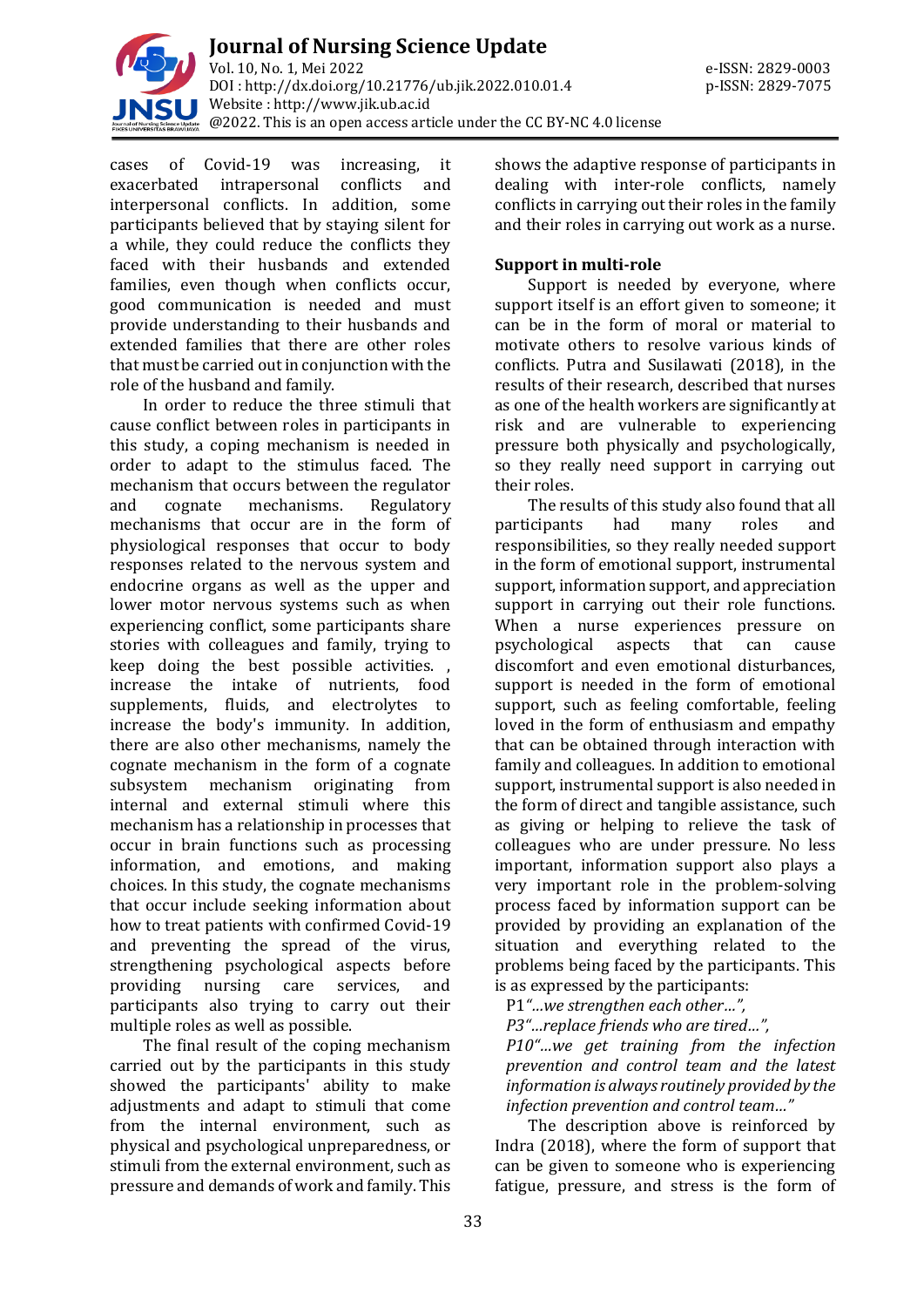

**Journal of Nursing Science Update** Vol. 10, No. 1, Mei 2022 e-ISSN: 2829-0003 DOI : [http://dx.doi.org/10.21776/ub.jik.2022.010.01.4](http://dx.doi.org/10.21776/ub.jik.2022.010.01) p-ISSN: 2829-7075 Website : http:/[/www.jik.ub.ac.id](http://www.jik.ub.ac.id/)  $\tilde{C}_{\alpha}$  @2022. This is an open access article under the CC BY-NC 4.0 license

emotional support and instrumental support. It is also reinforced by Putra and Muttaqin (2020), who reveal that social support is essential to be given to individuals who experience a lot of pressure so that they can increase their enthusiasm for living life. Zhang *et al*. (2021) also added the importance of emotional and instrumental support for nurses who directly interacted to provide nursing care to Covid-19 patients. The same thing was also expressed by Thania *et al*. (2021), who also stated that someone who worked during a pandemic in carrying out their role really needed support from the environment and family. Nurses who have support from various sources will have more value so that they can carry out various roles and can carry out their responsibilities to family and work effectively. Sources of support for nurses can be obtained from colleagues, the government, husbands, and parents. Mo *et al*. (2020) stated that support from various sources can reduce the pressure felt by nurses.

In this study, all participants who carried out nursing care during the Covid-19 pandemic received support from various sources, namely colleagues, husbands, parents, and the government. Based on the description above, it can be seen that the support that comes from various sources, such as personal support from husbands, parents, and colleagues greatly affects the ability of nurses to carry out all their roles. No less important is the support that comes from the government is also very supportive of the successful implementation of the multi-role of nurses. As expressed by the participants, P8*"...roommates who support each other...", P4"...we also support each other in the room..."* No less important is the support that comes from the government is also very supportive of the successful implementation of multi-role nurses. Participants said:

P5*"...the friends in the room support each other…"*

*P11"...It's good to get the government's attention to get incentives."*

*P2"...parents always support me…"*

#### **Conclusion**

This study found a variety of new conflicts experienced by nurses during the Covid-19 pandemic, both conflicts that occurred at work and conflicts that occurred in the family, which consisted of 5 findings: role conflict; family conflict and the surrounding environment; heavy role demands; accepting and undergoing multi roles; and support in carrying out multi roles thus the ability to adapt is very needed to resolve the various conflicts.

## **Limitations of the study**

The study's limitations include the small number of male participants and the absence of inquiry about the consequences of various jobs throughout the Covid-19 pandemic.

## **Acknowledgment**

The author expresses praise and gratitude to Allah Subhanahu Wa Ta'ala and thanks to all parties involved in this research, including all participants and mentors, namely Prof. Dr. Yati Afiyanti, SKp. MN has provided guidance and direction to complete this research until the final stage.

## **References**

- Aperribai, L., Cortabarria, L., Aguirre, T., Verche, E., & Borges, Á. (2020). Teacher's Physical Activity and Mental Health During Lockdown Due to the COVID-2019 Pandemic. *Frontiers in Psychology*, 11.
- Alligood, M. R. (2014). *Nursing theory & their work (8th ed).* The CV Mosby Company St. Louis. Toronto. Missouri: Mosby Elsevier. Inc. p.appr263-282.
- Asiedu, E. E. A., Annor, F., Amponsah-Tawiah, K., & Dartey-Baah, K. (2018). Juggling family and professional caring: Role demands, work-family conflict and burnout among registered nurses in Ghana. *Nursing Open*, 5(4), 611–620.
- Cahyadi, I., Ibrahim, I. D. K., Abdurrahman, A., & Fariqi, Z. A. (2021). Pengaruh Konflik Pekerjaan Keluarga Terhadap Kinerja Perawat Dimediasi Stres Kerja Pada Rumah Sakit Jiwa Provinsi NTB. *SULTANIST: Jurnal Manajemen Dan Keuangan*, *9*(1), 25–38.
- Chen, Xi., Qiuping Li., Fengxia Xu., &Binru Han. (2021). The mediating role of resilience between work-family conflict and career development among Chinese nurses: A Cross-Sectional Study. *Wiley Online*